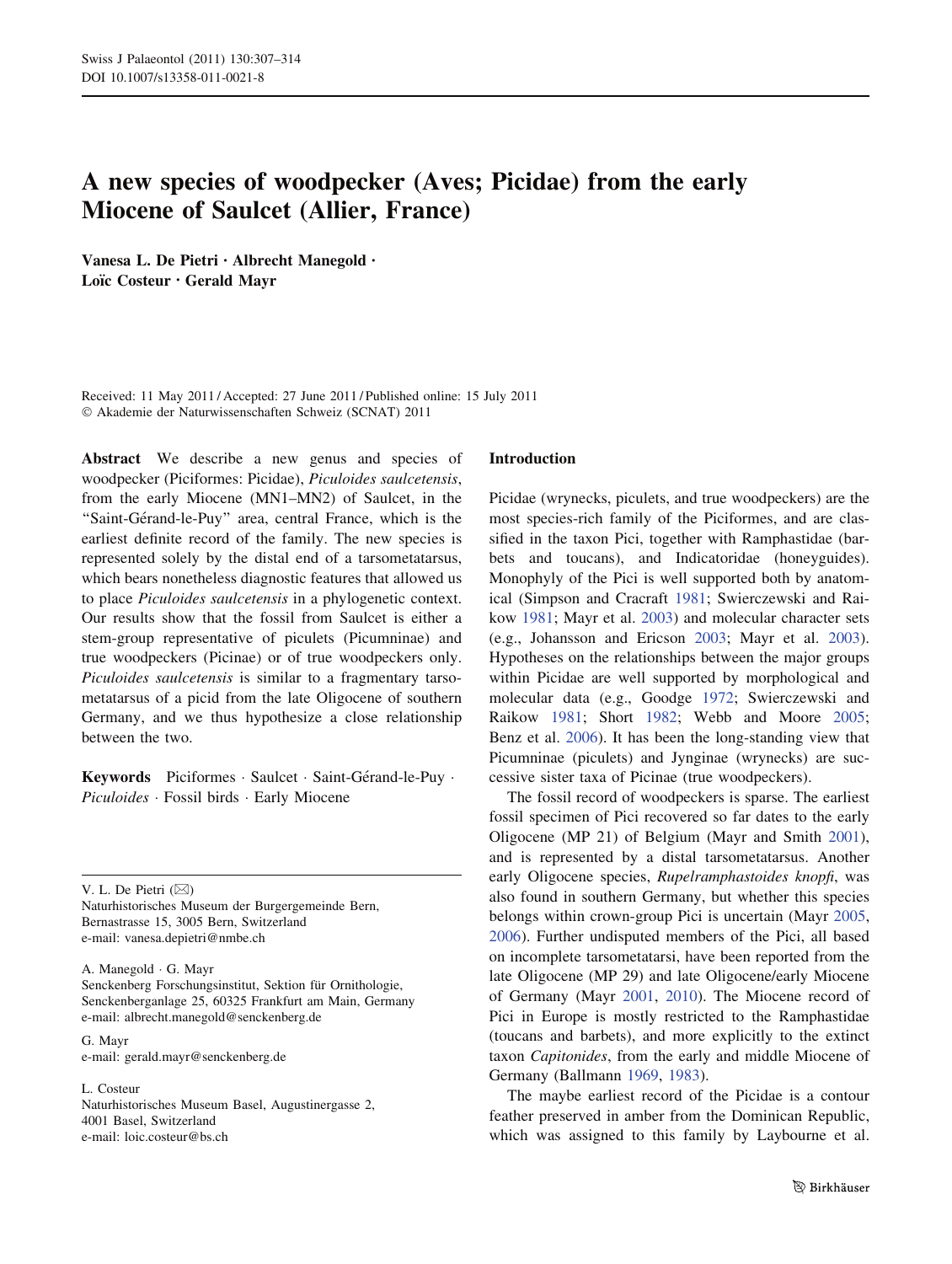<span id="page-1-0"></span>[\(1994](#page-6-0)), but its precise age, though probably early Miocene at least, is nevertheless unknown. An ulna from the very late Miocene (Messinian) of Italy was described by Ballmann [\(1976](#page-6-0)) as belonging in this family. Picus peregrinabundus (Umanskaja [1981\)](#page-7-0) from the late Miocene of the Ukraine, described from a distal tarsometatarsus, was considered a true woodpecker (Picinae) by Umanskaja [\(1981](#page-7-0)), although the illustrations provided do not allow for a corroboration of her hypothesis. In North America, Pliopicus brodkorbi from the late Miocene of Kansas (see Becker [1986](#page-6-0)) was described based on a distal tarsometatarsus (Feduccia and Wilson [1967](#page-6-0)). Though Feduccia and Wilson [\(1967](#page-6-0)) argued a close relationship between Pliopicus and the extant woodpecker genus Melanerpes, Cracraft and Morony ([1969\)](#page-6-0) judged the specimen to be markedly different from recent woodpeckers. The description of Palaeonerpes shorti from the middle/late Miocene of Nebraska was based on a distal tibiotarsus, and Cracraft and Morony [\(1969](#page-6-0)) suggested possible close relationships to melanerpine woodpeckers (tribe Dendropicini, Picinae). An ulna, from the middle Miocene of Nebraska (see Korth [2008](#page-6-0) for stratigraphy), was described by Wetmore [\(1931](#page-7-0)), who highlighted a strong resemblance to colaptine woodpeckers (flickers, Picinae); these affinities have been since then seconded by Short [\(1965](#page-7-0)).

Despite large amounts of fossil bird material, no representatives of Picidae have so far been described from the "Saint-Gérand-le-Puy" area (Allier, France; late Oligocene to early Miocene); Picus archiaci and P. consobrinus were assigned to the Picidae by Milne-Edwards ([1867](#page-7-0)–1868), but were subsequently identified as representatives of Coliiformes by Ballmann [\(1969](#page-6-0)). In the comparatively small collection of avian bones from Saulcet, "Saint-Gérand-le-Puy'', housed in the Natural History Museum Basel, Switzerland, we have, however, found a well-preserved distal end of a tarsometatarsus of a member of the Picidae, which we describe in this study. Despite its fragmentary nature, the unique combination of its characters justifies the introduction of a new genus and species of woodpecker. Because features of the distal end of this bone are diagnostic, we attempt to clarify the phylogenetic affinities of the fossil specimen, and compare it with the aforementioned fossil members of the Pici.

# Geological setting

The localities from the Saint-Gérand-le-Puy area in the Allier Basin, including Saulcet (Fig. 1), have a long history of stratigraphic problems, since old museum collections, housed in various institutions around the world, are composed of specimens with unknown precise provenience and thus unknown precise stratigraphy, with several localities being gathered under the common name of "Saint-Gérand-le-Puy". This is not the case for the material of Saulcet from the Natural History Museum

Fig. 1 Geographic and stratigraphic position of the locality of Saulcet. Paulhiac and Montaigu-le-Blin are the reference localities for MN zones 1 and 2, respectively. Ages and limits of MN zones after Steininger [\(1999\)](#page-7-0) and Gradstein et al. ([2004\)](#page-6-0). Palaeogeographic map after Meulenkamp and Sissingh ([2003\)](#page-7-0)

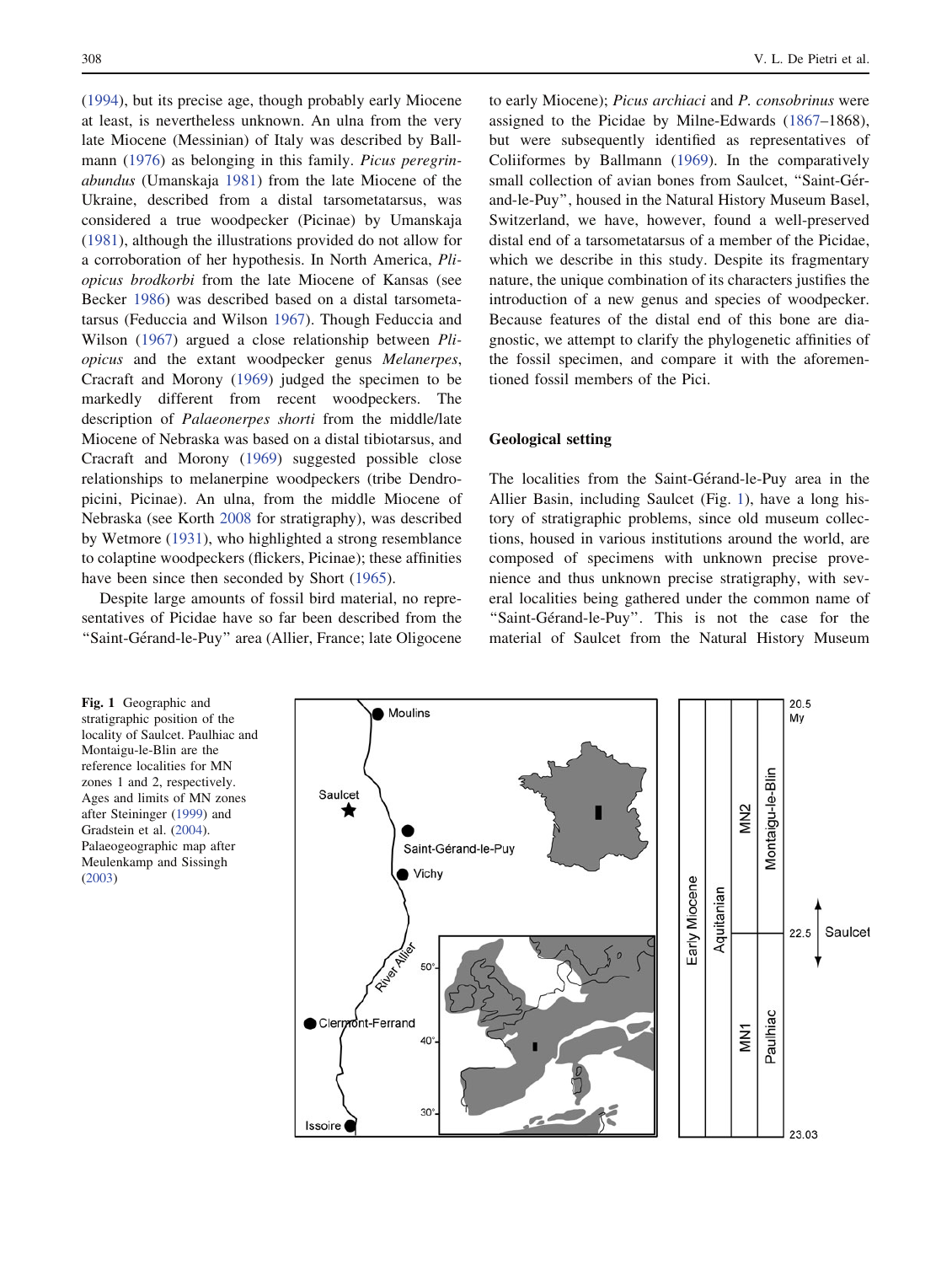Basel, from which the specimen described below comes. Fossils from the locality were collected by Hürzeler, a former curator of the Basel Natural History Museum, in the 1930s and formed the basis of his seminal work on cainotheres (Hürzeler [1936\)](#page-6-0).

The Allier sedimentary basin is known for its late Oligocene/early Miocene calcareous sediments deposited in a fluvio-lacustrine context (Donsimoni [1975](#page-6-0)). These sediments yielded tens of localities with fossil vertebrates and invertebrates, several of these playing an important role for the European continental mammal biochronological time scale (the MN zones; Mein [1975\)](#page-7-0), such as Montaigu-le-Blin, the reference locality for zone MN2. Hürzeler collected hundreds of fossils most probably from a single quarry known as Pénaud (Hugueney [1974](#page-6-0)), where the ''calcaires a` Phryganes'' (insect sheaths-rich lacustrine limestones, Donsimoni [1975](#page-6-0)) crop out together with stromatolitic limestones. Indeed, this is where the fossils were found, trapped between the bioconstructions (Hugueney [1974;](#page-6-0) Berthet, [\(2003](#page-6-0))). Despite an abundant fossil collection not much was published regarding the geology and age of Saulcet. Some uncertainty long surrounded the age of this fauna. Hürzeler  $(1944)$  $(1944)$  proposed a late Aquitanian age, and later Hugueney ([1974\)](#page-6-0) suggested a very early MN2 age (''very base of the under-zone containing Montaigule-Blin'', i.e., MN2a). A more recent biochronological assignment points to a late MN1 to early MN2 age (Hugueney [1997;](#page-6-0) Fig. [1](#page-1-0)), the MN1 designation being accepted by most authors (e.g., Hugueney [1984;](#page-6-0) Ziegler [1999;](#page-7-0) Berthet [2003\)](#page-6-0).

## Materials and methods

Institutional abbreviations: NMB, Natural History Museum Basel, Switzerland; NMNH, Smithsonian Institution, National Museum of Natural History, Washington, USA; SMF, Forschungsinstitut Senckenberg, Frankfurt am Main, Germany.

The fossil specimen is deposited in NMB. Anatomical terminology follows Baumel and Witmer (1993). The following skeletons of recent Piciformes were available for comparisons: Picidae: Picinae: Colaptes auratus (SMF), Chrysocolaptes lucidus (SMF), Dendrocopos major (NMB), D. minor (SMF), Dendropicos fuscescens (SMF), Dinopium javanense (SMF), Dryocopus martius (SMF), Hemicircus concretus (SMF); Melanerpes carolinus (SMF), Picoides tridactylus (NMB), Picus canus (NMB), P. viridis (NMB), Sphyrapicus varius (SMF); Picumninae: Picumnus albosquamatus (SMF), Sasia abnormis (NMNH); Jynginae: Jynx torquilla (NMB); Indicatoridae: Indicator variegatus (SMF); Ramphastidae: Trachyphonus margaritatus (NMB); Pteroglossus viridis (NMB).

#### Systematic paleontology

Aves Linnaeus, 1758

Piciformes Meyer & Wolf, 1810

Pici sensu Simpson & Cracraft ([1981\)](#page-7-0)

Picidae Vigors, 1825

Piculoides gen. nov.

Type species: Piculoides saulcetensis, sp. nov.

Etymology: Piculoides, piculet-like.

Differential diagnosis: small member of Picidae, which differs from:

- Ramphastidae and Indicatoridae in: (1) trochlea metatarsi II proximodistally elongated (reaching distal end of trochlea metatarsi III); (2) strongly asymmetric rims of trochlea metatarsi III with medial rim projecting further plantar than lateral rim; (3) proximodistally short trochlea metatarsi III; (4) groove in trochlea metatarsi III deep; (5) trochlea metatarsi III with slanting rims (Ballmann [1969,](#page-6-0) p. 42, fig. 11-1);
- Ramphastidae in: (6) trochlea accessoria rests plantar of trochlea metatarsi III; (7) dorso-plantarly short trochlea metatarsi III; (8) deep groove between trochlea metatarsi IV and trochlea accessoria for tendon of M. flexor hallucis longus pars dig. IV (Ballmann [1969,](#page-6-0) p. 42, fig. 11-2); (9) medioplantar bulge just proximal of trochlea metatarsi III absent (Mayr [1998,](#page-6-0) p. 50ff, fig. 28C, D);
- Jynginae in: (1) strongly asymmetric rims of trochlea metatarsi III with medial rim projecting further plantar than lateral rim; (2) proximodistally short trochlea metatarsi III
- Picumninae in: (1) very wide trochlea metatarsi IV; (2) considerably larger size; (3) trochlea accessoria not as thickened.
- Picinae in: (1) trochlea metatarsi II narrow; (2) articular surface of trochlea metatarsi IV not plantarly enlarged; (3) articular surface of trochlea metatarsi IV not set-off from rest of trochlea.

The new taxon differs from all examined Pici in the very wide notch for the tendon of M. extensor digitorum longus pars dig. IV and the distinctly splayed trochlea metatarsi IV, which are here considered autapomorphic features of the new taxon.

Piculoides saulcetensis, sp. nov. Fig. [2a](#page-3-0), b, g and l.

Etymology: saulcetensis, named after the locality of Saulcet.

Holotype: distal end of left tarsometatarsus, NMB Sau.4975.

Locality and age: Saulcet, Allier, France; early Miocene, Aquitanian (MN1–base of MN2, ca. 22.5 Ma).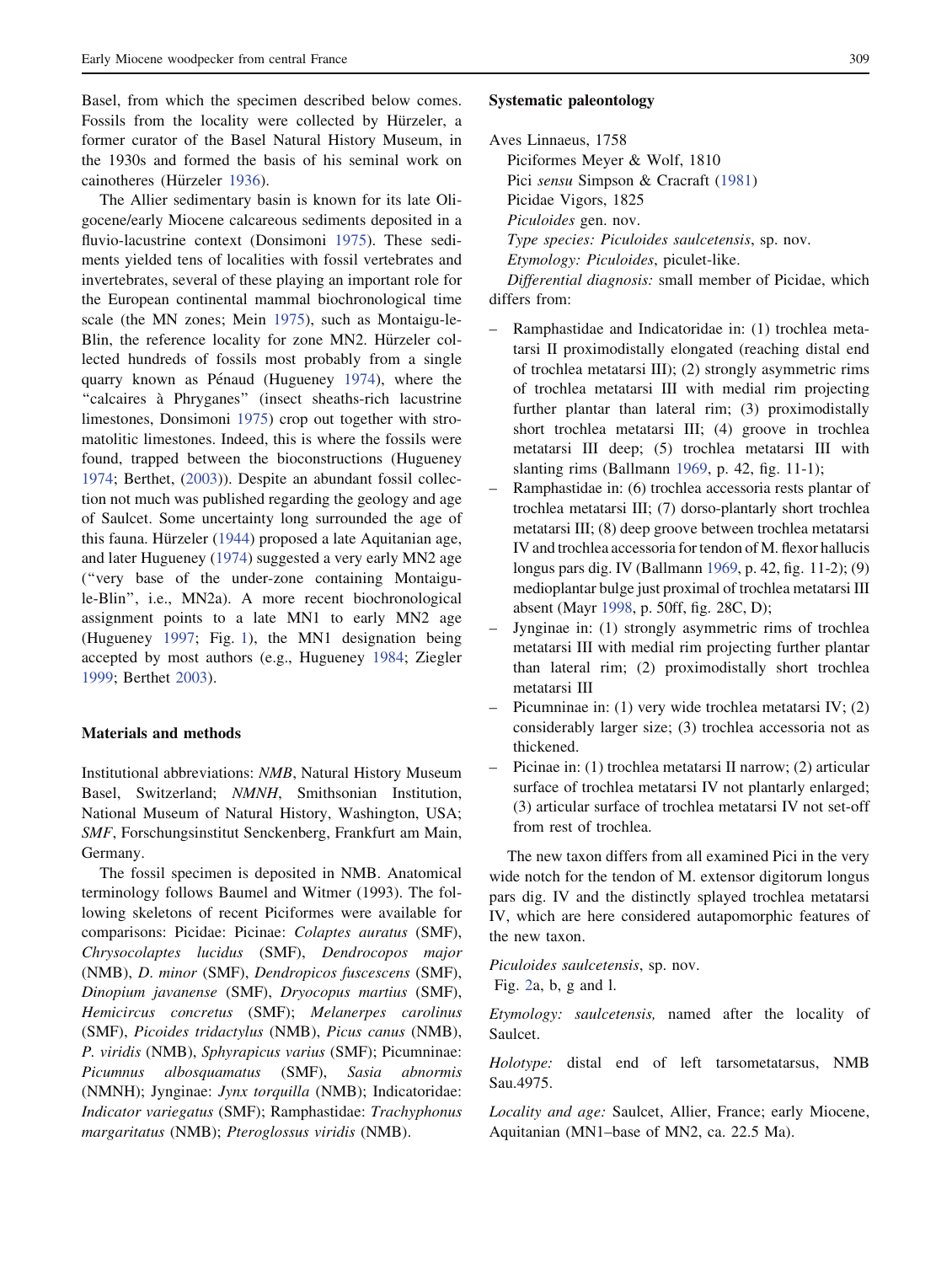<span id="page-3-0"></span>

Fig. 2 Left distal tarsometatarsus of Piculoides saulcetensis gen. et sp. nov. (NMB Sau.4975) from the early Miocene of Saulcet, in comparison to extant and fossil Pici. a–b, Piculoides saulcetensis gen. et sp. nov., in plantar and dorsal views, respectively; dorsal views of the tarsometatarsi of Jynx torquilla  $(c)$ , Picumnus albosquamatus  $(d)$ , Picus viridis (e), and Trachyphonus margaritatus (f); distal views of the tarsometatarsi of Piculoides saulcetensis (g), Jynx torquilla (h), Picumnus albosquamatus (i), Picus viridis (j), and Trachyphonus margaritatus (k); lateral views of the tarsometatarsi of Piculoides saulcetensis  $(l)$ , Jynx torquilla  $(m)$ , Picumnus albosquamatus  $(n)$ , Picus viridis (o), and Trachyphonus margaritatus (p); right tarsometatarsus of SMF Av. 429, from the late Oligocene of Germany, in

## Measurements: distal width: 3.0 mm.

Diagnosis: same as for genus. Piculoides saulcetensis matches the measurements of the distal end of the tarsometatarsus of the extant small true woodpecker species Dendrocopos minor and Dendropicos fuscescens, and is only slightly smaller than Jynx torquilla. All these species are considerably larger than piculets (Table [1\)](#page-4-0).

distal (q, not to scale), and dorsal (r) views. We point out that trochlea accessoria of SMF Av. 429 is badly damaged, and that the edges of trochlea metatarsi III are worn. Abbreviations: art. surf. tr. met. IV, articular surface of trochlea metatarsi IV; sul. ten. M. ext. digit. long, sulcus for the tendon of musculus extensor digitorum longus pars dig. IV; tr. acc., trochlea accessoria; tr. met. II, trochlea metatarsi II; tr. met. III, trochlea metatarsi III; tr. met. IV, trochlea metatarsi IV. Images c, d, f, h, I, k, m, n, p have been mirrored to facilitate comparisons. Scale bars are 2 mm, except g–k and q, 1 mm. (Photographs  $d$ , i, n, q and r by Sven Tränkner, Senckenberg, Frankfurt)

#### Description and comparisons

As in recent Picidae, the foramen vasculare distale is very small; a second, medial foramen, which is present in many true woodpeckers (e.g., Dendrocopos, Dryocopus, Picus), is not visible. The presence of this second foramen is nevertheless variable within modern Picidae. The dorsal surface of the distal end is flat, which is characteristic for Pici (Ballmann [1983\)](#page-6-0). The distal end is not as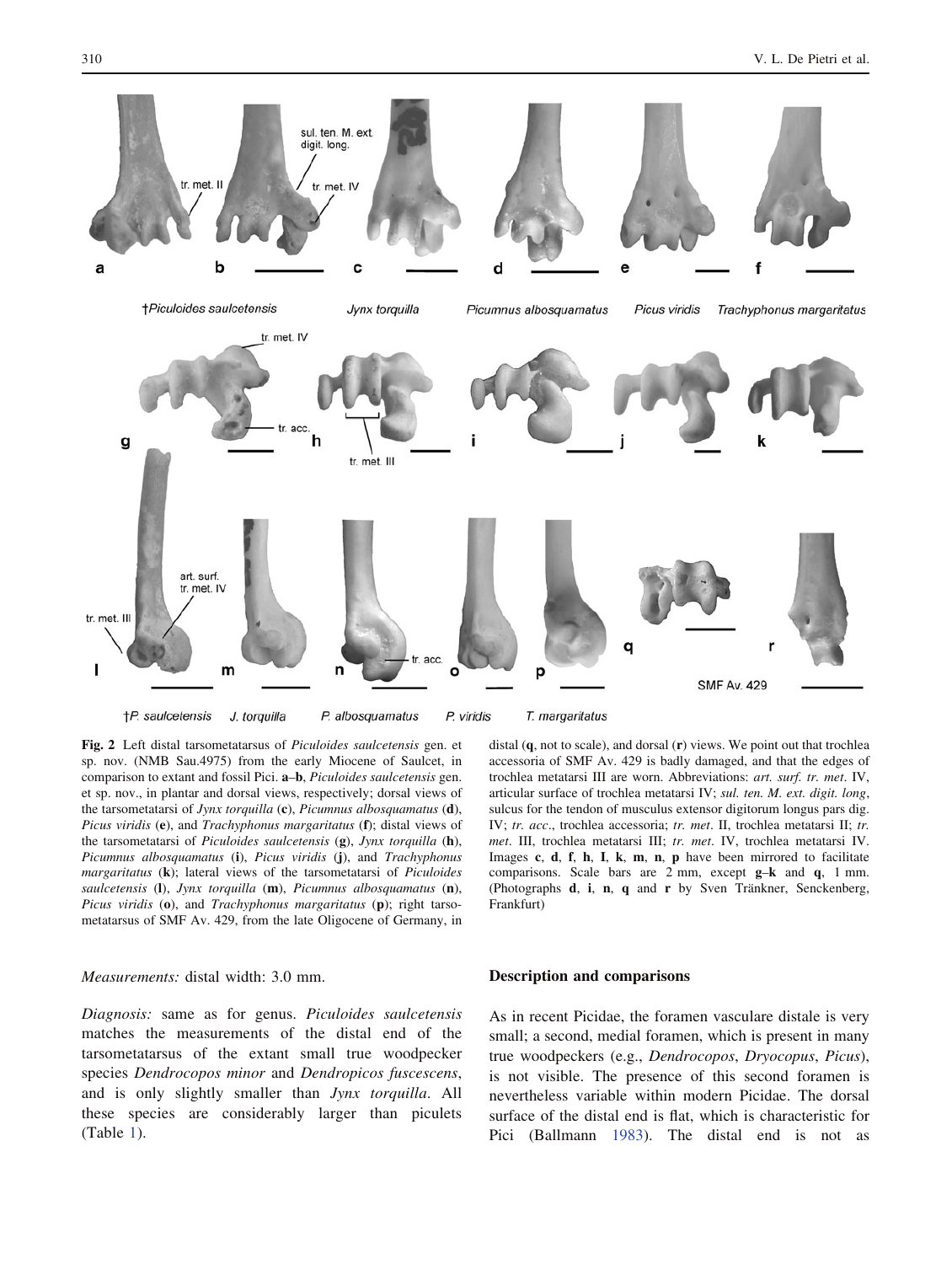<span id="page-4-0"></span>

| Table 1 Measurements of the tarsometatarsus of Piculoides saulcetensis (NMB Sau.4975) from the early Miocene of Saulcet, and specimen |  |  |
|---------------------------------------------------------------------------------------------------------------------------------------|--|--|
| SMF Av. 429 from the late Oligocene of Germany, in comparison with extant members of the Picidae of similar size                      |  |  |

| Taxon                              | Total length      | Distal width   | Distal depth   | Minimum width of shaft |
|------------------------------------|-------------------|----------------|----------------|------------------------|
| Piculoides saulcetensis            | -                 | 3.0            | 2.1            | 1.1                    |
| <b>SMF Av. 429</b>                 | 14.7              |                |                | 1.0                    |
| Dendrocopos minor $(n = 4)$        | $14.8(14.3-15.2)$ | $2.9(2.8-3.0)$ | $2.0(1.9-2.1)$ | $1.0(1.0-1.1)$         |
| Dendropicos fuscescens $(n = 1)$   | 15.5              | 3.1            | 2.2            | 1.1                    |
| <i>Jynx torquilla</i> $(n = 3)$    | $18.8(18.6-19.1)$ | $3.2(3.2-3.3)$ | $2.6(2.5-2.6)$ | 1.2                    |
| Picumnus albosquamatus ( $n = 1$ ) | 12.4              | 2.4            | 2.1            | 0.9                    |

All measurements in mm

proximodistally compressed as in extant woodpeckers (Picoides particularly exhibiting this condition), being somewhat intermediate between the condition in true woodpeckers and *Jynx*, in which the trochleae metatarsorum project more distally.

Although the fossa metatarsi I is distinct, it is not nearly as pronounced as in Picumnus or Trachyphonus, in which the medial rim is visible even in dorsal view. This is also the case in *Jynx torquilla* as well as in those Picinae which bear a comparatively large hallux, e.g., Colaptes auratus. Therefore, it seems unlikely that the hallux was greatly or even completely reduced in Piculoides, as opposed to the condition in Sasia (Picumninae), Gecinulus, and certain species of Dendrocopos, Dinopium and Picoides (Short [1982;](#page-7-0) Winkler and Christie [2002](#page-7-0)).

Contrary to the arrangement in Ramphastidae, the trochlea metatarsi II is proximodistally elongated. It departs, nonetheless, from the condition found in true woodpeckers in that it is comparatively slender, which also applies to the piculets Picumnus albosquamatus and Sasia abnormis, and to Jynx torquilla, whereas it is thick in the examined representatives of the Picinae. The new taxon is also characterized by the very deep and slender incisura intertrochlearis medialis, which is related to the greater length of the trochlea metatarsi II. This feature is also present in piculets, particularly in Sasia abnormis, and—to a lesser degree—in Jynx torquilla.

The trochlea metatarsi III is proximodistally shorter than in Jynx (Fig. [2g](#page-3-0)–h), and, as in recent Picidae, the groove in trochlea metatarsi III is deep. Both features are synapomorphic for Picumninae and Picinae. Characteristic for Picidae (and to a lesser extent Indicatoridae) is also a mediolaterally slanting trochlea metatarsi III (Ballmann [1969\)](#page-6-0), which is present in the new taxon. The rims of trochlea metatarsi III are distinctly asymmetric (Fig. [2](#page-3-0)g), a feature in which Piculoides is indistinguishable from Picumnus albosquamatus and Sasia abnormis. Although the medial rim reaches farther plantar in all woodpeckers, this asymmetry is particularly noticeable in the fossil specimen and piculets, but also in some true woodpeckers as Meiglyptes tukki (Antoine Louchart, personal communication) and

Chrysocolaptes lucidus. In lateral view it can be appreciated that trochlea metatarsi III is more dorsally protruding than in Picinae, and thus closely resembles Jynx (Fig. [2](#page-3-0)l–m).

In dorsal view, the trochlea metatarsi IV is peculiarly wide; its unusual shape being different from that in other Pici including Jynginae, Picumninae and Picinae. In Piculoides this trochlea spreads out and is clearly set off from the tarsometatarsus, which is not the case in the examined recent specimens. This feature could ultimately be related to the very wide, saddle-shaped notch proximal to this trochlea, namely the pulley for the tendon of M. extensor digitorum longus pars dig. IV. Unlike in Jynx, the trochlea metatarsi IV (Fig. [2g](#page-3-0)) bulges dorsally in distal view; this condition is also observed in piculets and true woodpeckers. The articular surface of trochlea metatarsi IV (Fig. [2](#page-3-0)l) is not as thickened as in Picinae, and it closely resembles that of Jynx and Picumnus. The articular facet is not set-off from the rest of the trochlea as in Picinae, thus exhibiting the plesiomorphic condition present in all other Pici.

Although the distal end of the trochlea accessoria is slightly damaged, a strong distal projection (Fig. [2](#page-3-0)l) matching the one present in *Picumnus* (Fig. [2](#page-3-0)n) and Sasia is noticeable. The trochlea accessoria does not project distinctly further distal than trochlea metatarsi III in Trachyphonus, Indicator, Jynx, and most Picinae (the closely related Dendrocopos, Dendropicos, Sphyrapicus are an exception, but the trochlea accessoria is still comparatively shorter than in the more basal Picidae). Trochlea accessoria and trochlea metatarsi IV are separated by a proximodistally deep groove in Picidae and Indicatoridae, which is also present in the fossil. The sulcus for the tendon of M. flexor perforatus digiti IV at the medial surface of the trochlea accessoria is noticeably notched, not differing from Indicatoridae and Picidae. This feature is less concave in ramphastids, e.g., Trachyphonus margaritatus.

## Discussion

Piculoides saulcetensis can be assigned to the Picidae by the following derived features of the tarsometatarsus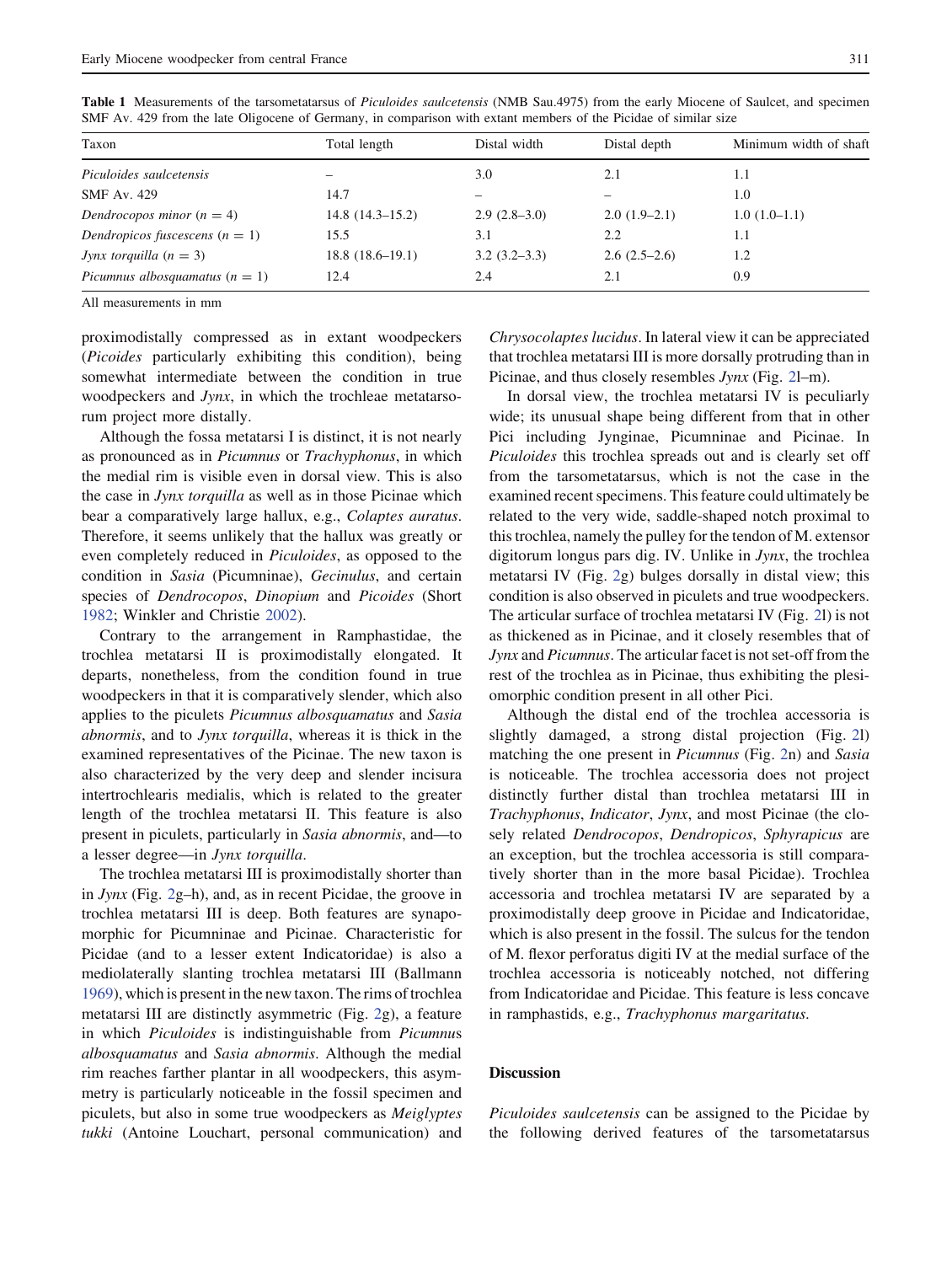

Fig. 3 Phylogenetic tree based on Benz et al. [\(2006](#page-6-0)), showing the position of Piculoides saulcetensis in relation to extant Pici. Nodes are supported by the following osteological characters of the distal tarsometatarsus: 1 trochlea accessoria rests plantar of trochlea metatarsi III, dorso-plantarly short trochlea metatarsi III, deep groove between trochlea metatarsi IV and trochlea accessoria for tendon of m. flexor hallucis longus pars dig. IV, plantar bulge just proximal of

(Fig. 3): (1) presence of a deeply grooved trochlea metatarsi III with mediolaterally slanting rims, (2) proximodistally elongated trochlea metatarsi II, which reaches the distal end of the trochlea metatarsi III, (3) trochlea accessoria longer than trochlea metatarsi III (it is shorter outside crown-group Pici; see Mayr [1998](#page-6-0)). The fossil is distinguished from Jynginae and agrees with Picumninae and Picinae in the proximodistally short trochlea metatarsi III and in the strongly asymmetric rims of trochlea metatarsi III in distal view, which is absent from most, but not all Picinae (see description).

The resemblances between the fossil taxon and extant Picumninae (Picumnus and Sasia) are based on presumably plesiomorphic traits for Picumninae and Picinae, such as the strongly asymmetric rims of trochlea metatarsi III and a trochlea accessoria projecting further distally. Piculoides lacks derived traits present in Picinae, such as a thick trochlea metatarsi II, a plantarly enlarged articular surface of trochlea metatarsi IV, and a trochlea metatarsi IV with an articular surface set-off from the rest of the trochlea. For these reasons we consider it likely for Piculoides to be outside crown-group Picinae, but a larger sample of extant Picidae would need to be examined for additional support of this hypothesis.

We hypothesize that *Piculoides* is either a stem-lineage representative of both piculets and woodpeckers, or of true woodpeckers, which is evidenced by the mosaic of tarsometatarsal characters showing features present in both Picinae and Picumninae (Fig. [2\)](#page-3-0). We nevertheless approach the evidence with caution, given that Piculoides

trochlea metatarsi III absent, trochlea metatarsi III with slanting rims; 2 trochlea metatarsi II proximodistally elongated, groove in trochlea metatarsi III deep; 3 strongly asymmetric rims of trochlea metatarsi III in distal view, proximodistally short trochlea metatarsi III; 4 trochlea metatarsi II wide, articular surface of trochlea metatarsi IV plantarly enlarged, articular surface of trochlea metatarsi IV set-off from rest of trochlea

is only known from a distal tarsometatarsus and more osteological features remain to be discovered and detailed in order to procure an unambiguous and well-supported phylogenetic placement. In any case, no true woodpeckers (Picinae) are known to have existed in Europe during the early Miocene, and on a global scale the only Miocene records of members of the Picinae are restricted to single specimens from the middle to late Miocene (Wetmore [1931](#page-7-0); Feduccia and Wilson [1967;](#page-6-0) Cracraft and Morony [1969](#page-6-0); Umanskaja [1981\)](#page-7-0).

Piculoides saulcetensis represents the earliest definite record of the Picidae. We note, however, that a late Oligocene partial tarsometatarsus (SMF Av. 429) reported by Mayr [\(2001](#page-6-0)) agrees in size (see also Table [1](#page-4-0)) and comparable osteological traits with Piculoides. Particularly, they both display strongly asymmetric rims of trochlea metatarsi III, which, as previously mentioned, are also characteristic for Picumnus and Sasia. It is thus conceivable that this late Oligocene specimen is closely related to Piculoides, and may belong in the same genus. The other late Oligocene/early Miocene specimen recently reported by Mayr ([2010\)](#page-6-0) is slightly larger than Piculoides, and because it probably possessed a very narrow trochlea metatarsi II, it is unlikely that it represents a true woodpecker (Picinae). Due to incomplete preservation of this specimen, other comparisons with Piculoides are not practicable. The piculet-sized bird from the early Oligocene of Belgium described by Mayr and Smith ([2001\)](#page-6-0) possesses features consistent with its belonging outside of crown-group Picidae: it bears only slightly asymmetric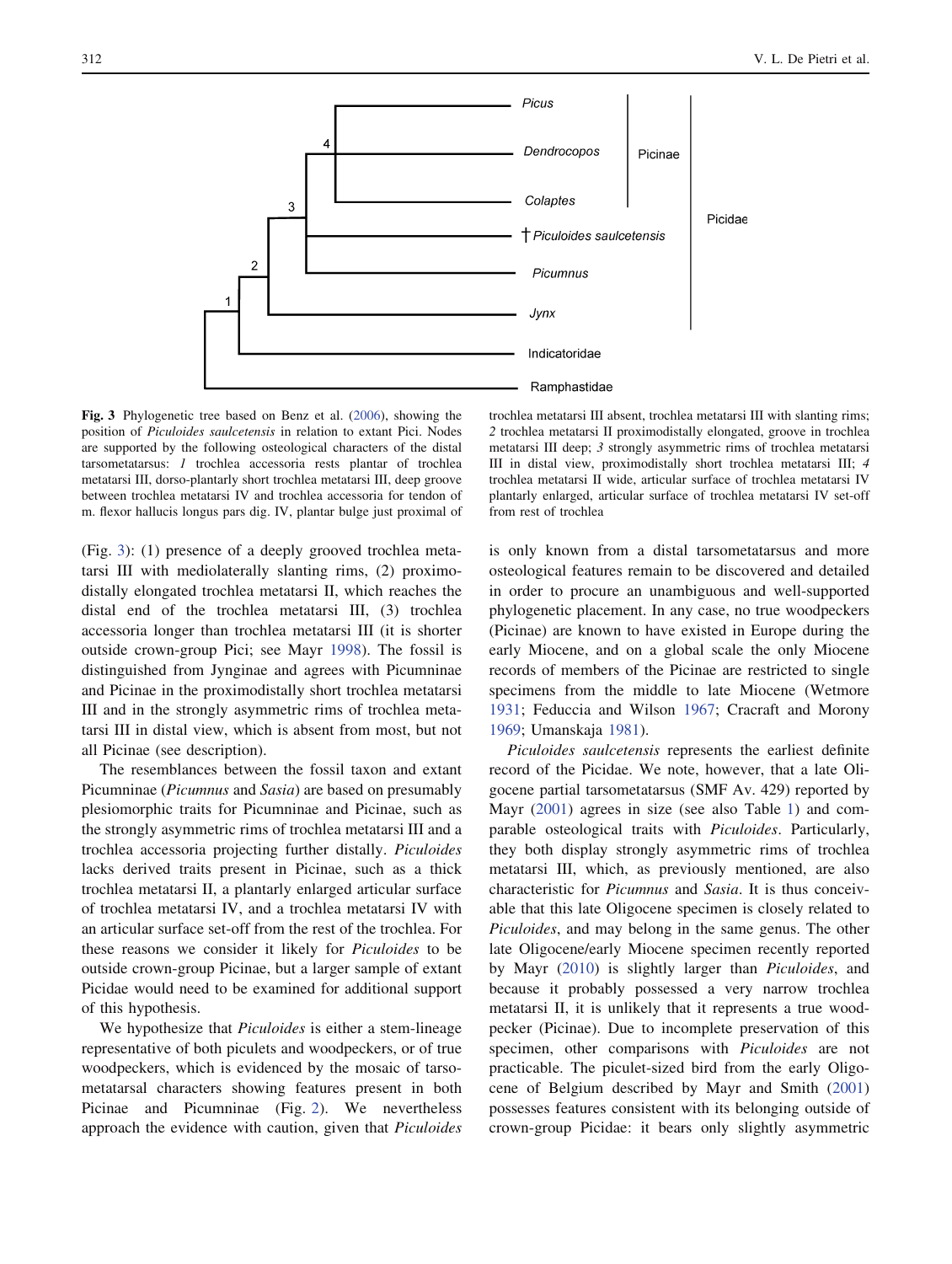<span id="page-6-0"></span>trochlea metatarsi III, with a shallow furrow. Picus peregrinabundus (Umanskaja [1981](#page-7-0)) appears to be almost twice the size of Piculoides, and is morphologically quite different from the Saulcet specimen. Pliopicus brodkorbi Feduccia and Wilson 1967 is slightly larger than Piculoides, and judging from the illustrations provided by Feduccia and Wilson (1967) probably belongs in the Picinae. It lacks, however, the strongly asymmetric rims of trochlea metatarsi III which are characteristic for Piculoides and which are likely to be plesiomorphic for Picumninae and Picinae. The unusual mediolateral compression of the distal end of P. brodkorbi is not unlike that of Jynx torquilla, to which the specimen bears an overall resemblance, but not much can be ascertained without proper re-examination of the specimen.

Although Piculoides shows a combination of characters of the foot existent in both Picumninae and Picinae, the unusual, laterally splayed trochlea metatarsi IV and the wide sulcus for the tendon of M. extensor digitorum longus pars dig. IV could indicate that Piculoides was more terrestrial than most of these taxa, given that this peculiarity is also present to some extent in the extant genus of barbets Trachyphonus, which are notoriously more terrestrial than other barbets. This hypothesis, nevertheless, cannot be corroborated without a proper comparative study.

Acknowledgments We thank A. Louchart (École Normale Supérieure de Lyon, Lyon, France) and C. Mourer-Chauviré (Université Claude Bernard, Lyon, France) for their thorough comments which improved this manuscript. We are grateful to James Dean and Christopher Milensky (Smithsonian Institution, National Museum of Natural History, Division of Birds, for providing us with photographic material of Sasia abnormis. We also thank Sven Tränkner (Senckenberg Forschungsinstitut Frankfurt) for taking photographs d, i, n, q, and r of Fig. [2.](#page-3-0) We express our gratitude to Christian Meyer (Natural History Museum Basel) for allowing VLD to work on the fossil collection, and Marcel Güntert (Natural History Museum Bern) for providing us with useful information on extant Piciformes. AM is supported by the German Science Foundation (DFG MA 4809/1-1).

#### References

- Ballmann, P. (1969). Die Vögel aus der altburdigalen Spaltenfüllung von Wintershof (West) bei Eichstätt in Bayern. Zitteliana, 1, 5–60.
- Ballmann, P. (1976). Fossile Vögel aus dem Neogen der Halbinsel Gargano (Italien), zweiter Teil. Scripta Geologica, 38, 1–59.
- Ballmann, P. (1983). A new species of fossil barbet (Aves: Piciformes) from the Middle Miocene of the Nördlinger Ries (Southern Germany). Journal of Vertebrate Paleontology, 3(1), 43–48.
- Becker, J. J. (1986). Fossil birds of the Oreana local fauna (Blancan), Owyhee County, Idaho. Great Basin Naturalist, 46(4), 673–678.
- Benz, W. B., Robbins, M. B., & Peterson, A. T. (2006). Evolutionary history of woodpeckers and allies (Aves: Picidae): placing key taxa on the phylogenetic tree. Molecular Phylogenetics and Evolution, 40, 389–399.
- Berthet, D. (2003). Le genre Cainotherium (Mammalia, Artiodactyla). Etude morphométrique, révision systématique,

implications évolutives et paléogéographiques, extinction.  $Doc$ uments des laboratoires de Géologie de Lyon, 159, 205.

- Cracraft, J., & Morony, J. J., Jr. (1969). A new Pliocene woodpecker, with comments on the fossil Picidae. American Museum Novitates, 2400, 1–8.
- Donsimoni, M. (1975). Etude des calcaires concrétionnés lacustres de l'Oligocène supérieur et de l'Aquitanien du bassin de Limagne (Massif Central, France). Unpublished thesis, University Paris VI, 201 p.
- Feduccia, J. A., & Wilson, R. L. (1967). Avian fossils from the lower Pliocene of Kansas. Occasional Papers of the Museum of Zoology, University of Michigan, 655, 1–6.
- Goodge, W. R. (1972). Anatomical evidence for phylogenetic relationships among woodpeckers. Auk, 89, 65–85.
- Gradstein, F. M., Ogg, J. G., Smith, A. G., Bleeker, W., & Lourens, L. J. (2004). A new geologic time scale, with special reference to Precambrian and Neogene. Episodes, 27, 83–100.
- Hugueney, M. (1974). Gisements de petits mammifères dans la région de Saint-Gérand-le-Puy (stratigraphie relative). Revue scientifique du Bourbonnais, 52–68.
- Hugueney, M. (1984). Evolution du Paléoenvironnement dans le tertiaire de Limagne (Massif Central, France) a` partir des faunes de mammifères. Geobios, mémoire spécial no. 8, 385-391.
- Hugueney, M. (1997). Biochronologie mammalienne dans le Paléogène et le Miocène inférieur du centre de la France : synthèse réactualisée. In J.-P. Aguilar, S. Legendre and J. Michaux (Eds), Actes du Congrès BiochroM'97 (pp. 417-430). Mémoires et Travaux de l'institut de Montpellier, 21: E.P.H.E.
- Hürzeler, J. (1936). Osteologie und Odontologie der Caenotheriden. Schweizerische Paläontologische Abhandlungen, 58.
- Hürzeler, J. (1944). Beiträge zur Kenntnis der Dimylidae. Schweizerische Paläontologische Abhandlungen, 65.
- Johansson, U. S., & Ericson, P. G. P. (2003). Molecular support for a sister group relationship between Pici and Galbulae (Piciformes sensu Wetmore 1960). Journal of Avian Biology, 34, 185–197.
- Korth, W. W. (2008). Cranial morphology, systematics and succession of beavers from the middle miocene valentine formation of nebraska, USA. Acta Palaeontologica Polonica, 53(2), 169–182.
- Laybourne, R. C., Deedrick, D. W., & Hueber, F. M. (1994). Feather in amber is earliest new world fossil of Picidae. Wilson Bulletin, 106(1), 18–25.
- Mayr, G. (1998). "Coraciiforme" und "piciforme" Kleinvögel aus dem Mittel-Eozän der Grube Messel (Hessen, Deutschland). Courier Forschungsinstitut Senckenberg, 205, 1–101.
- Mayr, G. (2001). The earliest fossil record of a modern-type piciform bird from the late Oligocene of Germany. Journal fur Ornithologie, 142, 2–6.
- Mayr, G. (2005). A tiny barbet-like bird from the Lower Oligocene of Germany: the smallest species and earliest substantial fossil record of the Pici (woodpeckers and allies). Auk, 122(4), 1055–1063.
- Mayr, G. (2006). First fossil skull of a Paleogene representative of the Pici (woodpeckers and allies) and its evolutionary implications. Ibis, 148, 824–827.
- Mayr, G. (2010). Mousebirds (Coliiformes), parrots (Psittaciformes), and other small birds from the late Oligocene/early Miocene of the Mainz Basin, Germany. Neues Jahrbuch für Geologie und Paläontologie-Abhandlungen, 258(2), 129-144.
- Mayr, G., Manegold, A., & Johansson, U. S. (2003). Monophyletic groups within 'higher land birds'––comparison of morphological and molecular data. Journal of Zoological Systematics and Evolutionary Research, 41, 233–248.
- Mayr, G., & Smith, R. (2001). Ducks, rails, and limicoline waders (Aves: Anseriformes, Gruiformes, Charadriiformes) from the lowermost Oligocene of Belgium. Geobios, 34(5), 547–561.